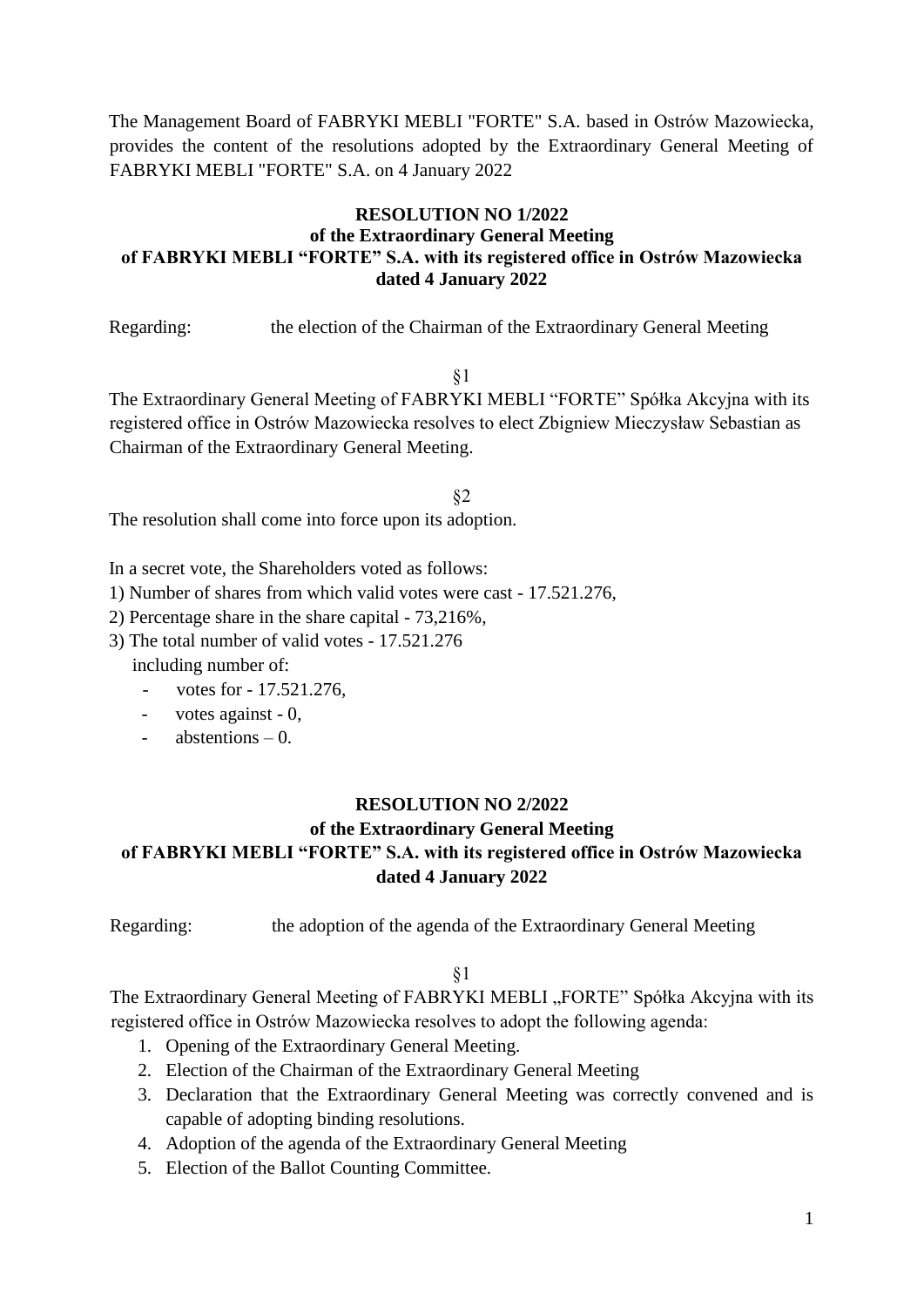- 6. Changes in the composition of the Supervisory Board
- 7. Closing the Extraordinary General Meeting.

§2

The resolution shall come into force upon its adoption.

In an open vote, the Shareholders voted as follows:

- 1) Number of shares from which valid votes were cast 17.521.276,
- 2) Percentage share in the share capital 73,216%,
- 3) The total number of valid votes 17.521.276, including number of:
	- votes for 17.521.276,
	- votes against 0,
	- abstentions 0.

### **RESOLUTION NO 3/2022 of the Extraordinary General Meeting of FABRYKI MEBLI "FORTE" S.A. with its registered office in Ostrów Mazowiecka dated 4 January 2022**

Regarding: the election of the Ballot Counting Committee

§1

The Extraordinary General Meeting of FABRYKI MEBLI "FORTE" Spółka Akcyjna with its registered office in Ostrów Mazowiecka resolves to elect Katarzyna Sieliwonik and Marcin Sulewski as members of the Ballot Counting Committee.

§2

The resolution shall come into force upon its adoption.

In a secret vote, the Shareholders voted as follows:

- 1) Number of shares from which valid votes were cast 17.521.276,
- 2) Percentage share in the share capital 73,216%,
- 3) The total number of valid votes 17.521.276,

including number of:

- votes for 17.198.780,
- votes against 321.501,
- abstentions 995.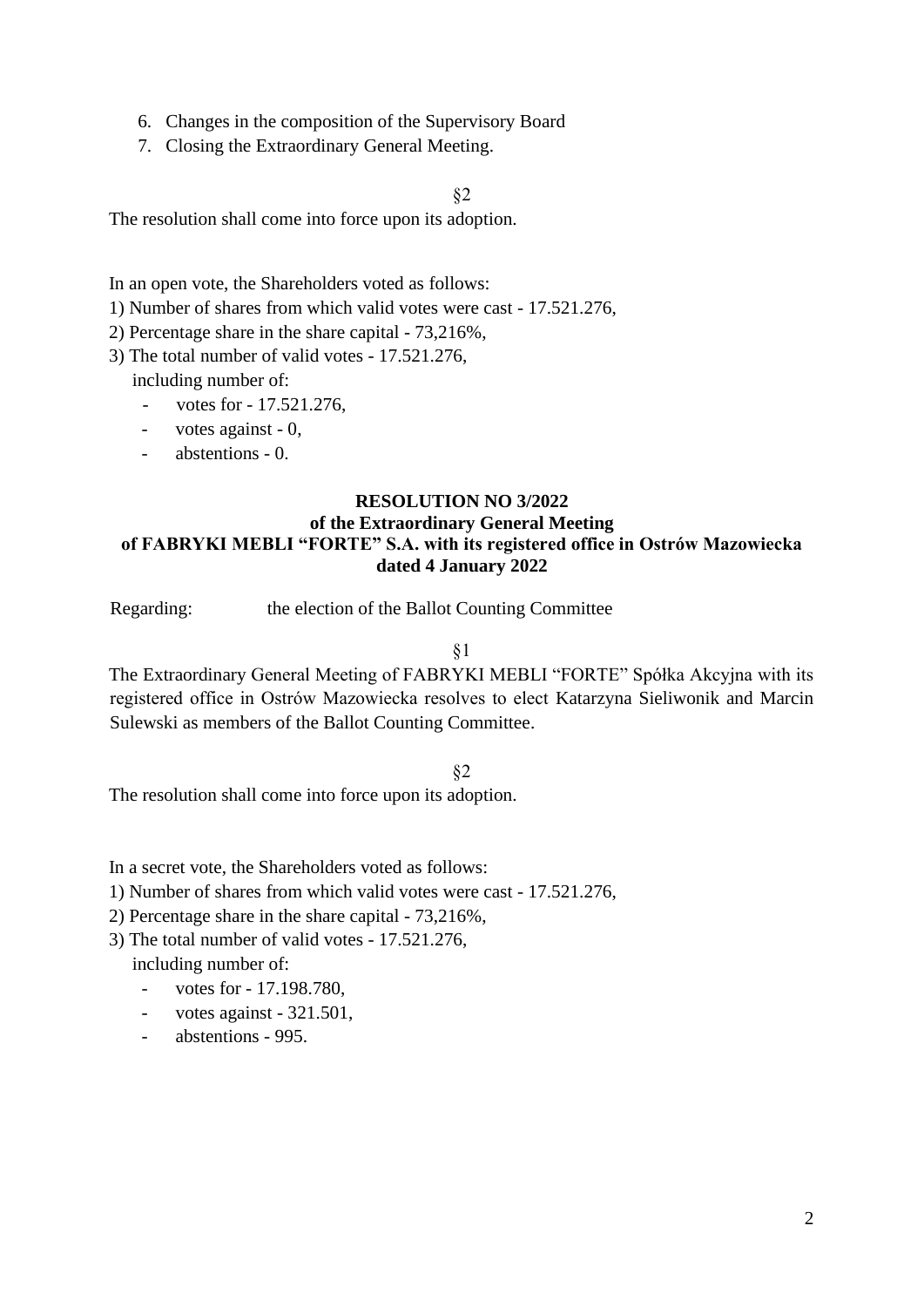# **RESOLUTION NO 4/2022 of the Extraordinary General Meeting of FABRYKI MEBLI "FORTE" S.A. with its registered office in Ostrów Mazowiecka dated 4 January 2022**

Regarding: changes in the composition of the Supervisory Board

§1

The Extraordinary General Meeting of FABRYKI MEBLI "FORTE" Spółka Akcyjna with its registered office in Ostrów Mazowiecka resolves to elect Jacek Tucharz as a member of the Supervisory Board for the current term (2018-2022).

§2

The resolution shall come into force upon its adoption.

In a secret vote, the Shareholders voted as follows:

- 1) Number of shares from which valid votes were cast 17.521.276,
- 2) Percentage share in the share capital 73,216%,
- 3) The total number of valid votes 17.521.276, including number of:
	- votes for 2.755.000,
	- votes against 1.809.800,
	- abstentions 12.956.476.

### **RESOLUTION NO 5/2022**

# **of the Extraordinary General Meeting of FABRYKI MEBLI "FORTE" S.A. with its registered office in Ostrów Mazowiecka dated 4 January 2022**

Regarding: changes in the composition of the Supervisory Board

§1

The Extraordinary General Meeting of FABRYKI MEBLI "FORTE" Spółka Akcyjna with its registered office in Ostrów Mazowiecka resolves to elect Jakub Papierski as a member of the Supervisory Board for the current term (2018-2022).

§2

The resolution shall come into force upon its adoption.

In a secret vote, the Shareholders voted as follows:

1) Number of shares from which valid votes were cast - 17.521.276

2) Percentage share in the share capital - 73,216%,